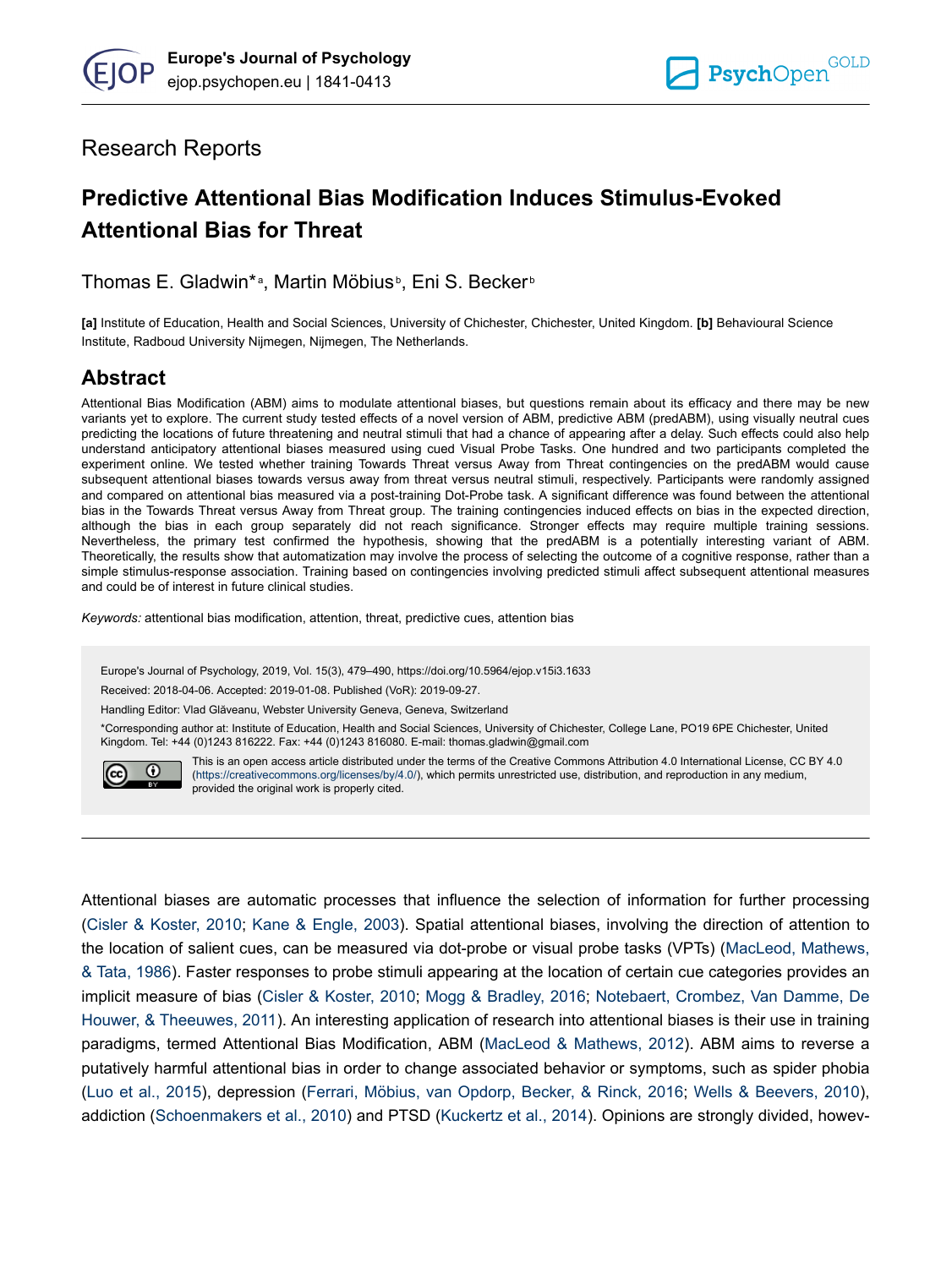er, on the efficacy of ABM, and it appears that, at the least, its efficacy is conditional on moderating factors [\(Clarke, Notebaert, & MacLeod, 2014; Cristea, Kok, & Cuijpers, 2015](#page-8-0); [Gladwin, Wiers, & Wiers, 2016](#page-9-0)).

Some recent studies have raised interesting possibilities potentially relevant to ABM. First, cued Visual Probe Tasks (cVPTs) have been developed to the aim of studying outcome-related attentional biases [\(Gladwin, 2016](#page-8-0)). In the cVPT, instead of presenting salient cues and determining how they affect attention, visually neutral predictive cues are used. The predictive value is caused by Picture trials, in which the predictive cues are replaced by an actual exemplar from the category associated with them, for example, threat versus neutral. Assessment of the bias is based on Probe trials, on which instead of the exemplar a probe stimulus requiring a response is presented. Thus, performance is not dependent on a given trial's specific exemplars, but on the predicted categories of stimuli that could have been presented. Possibly partly due to this removal of a source of variability, the cVPT has been found to have relatively good reliability [\(Gladwin, 2018;](#page-9-0) [Gladwin, Möbius, Mcloughlin, &](#page-9-0) [Tyndall, 2018](#page-9-0)). A theoretical question is what is causing the bias. The task design implies that the cues serve as predictive stimuli for possible outcomes, or as a kind of prime ([Kristjánsson & Ásgeirsson, 2019\)](#page-9-0), due to some form of learning process ([Failing & Theeuwes, 2018](#page-8-0)). However, it is conceivable that the visual features of the cues themselves acquire salience, as opposed to the theoretically motivating idea that predictive mechanisms determining the outcome of attentional shifting would result in the bias ([Gladwin & Figner, 2014; Gladwin,](#page-9-0) [Figner, Crone, & Wiers, 2011](#page-9-0)). Using a cVPT as an ABM task could provide evidence to help address this issue: if using a cVPT to train participants' attention towards or away from an outcome indeed results in a bias involving the stimulus categories, rather than the specific cues used during training, this would suggest that the cVPT involves outcome-related processes rather than cue-specific learning.

Second, positive effects have been reported of what would usually be considered control conditions of ABM, in which no specific bias was induced but probes had a random relationship with emotional cues ([Badura-Brack et](#page-8-0) [al., 2015;](#page-8-0) [Gladwin, 2017](#page-8-0); [Khanna et al., 2015](#page-9-0)). It has been suggested that whether a training variant makes emotional cues relevant or irrelevant to the training task may be an important factor in ABM ([Gladwin, 2017\)](#page-8-0). In usual sham conditions, emotional cues are irrelevant to the task and thus participants could be learning to ignore such stimuli when confronted by them. For instance, in a control condition of a training based on the Dot-Probe task, the location of emotional cues is non-predictive of the location of probe stimuli. In active training conditions, while the aim is to affect the direction of attentional biases, it is also usually the case that emotional information is relevant. In the Dot-Probe example, if probe locations are contingent on the location of emotional cues, then that makes those cues relevant. This could induce a "salience side-effect" in some designs: Participants may be learning to pay attention to the location of task-relevant emotional stimuli, even if the direction of attentional shifting is away from them. This could add noise and complexity to results, with different processes being affected in uncontrolled ways during training. In line with the idea that salience is an important factor in training, Approach-Avoidance Retraining for alcohol addiction reduced amygdala reactivity to alcohol stimuli [\(Wiers et al., 2015](#page-10-0)), which was interpreted as a neural signature of salience reduction.

The goal of the current study was to explore a novel form of ABM hypothesized to avoid this salience sideeffect, which simultaneously may help understand the nature of the anticipatory spatial attentional bias. A training version of the cued Visual Probe Task was used, in which the probability of the location of probes relative to the outcome of cues is manipulated. This was termed predictive Attentional Bias Modification (predABM). To test whether this kind of predictive-cue training would affect attentional bias towards or away from actually presented emotional stimuli, a Towards Threat training condition and an Away from Threat training condition were

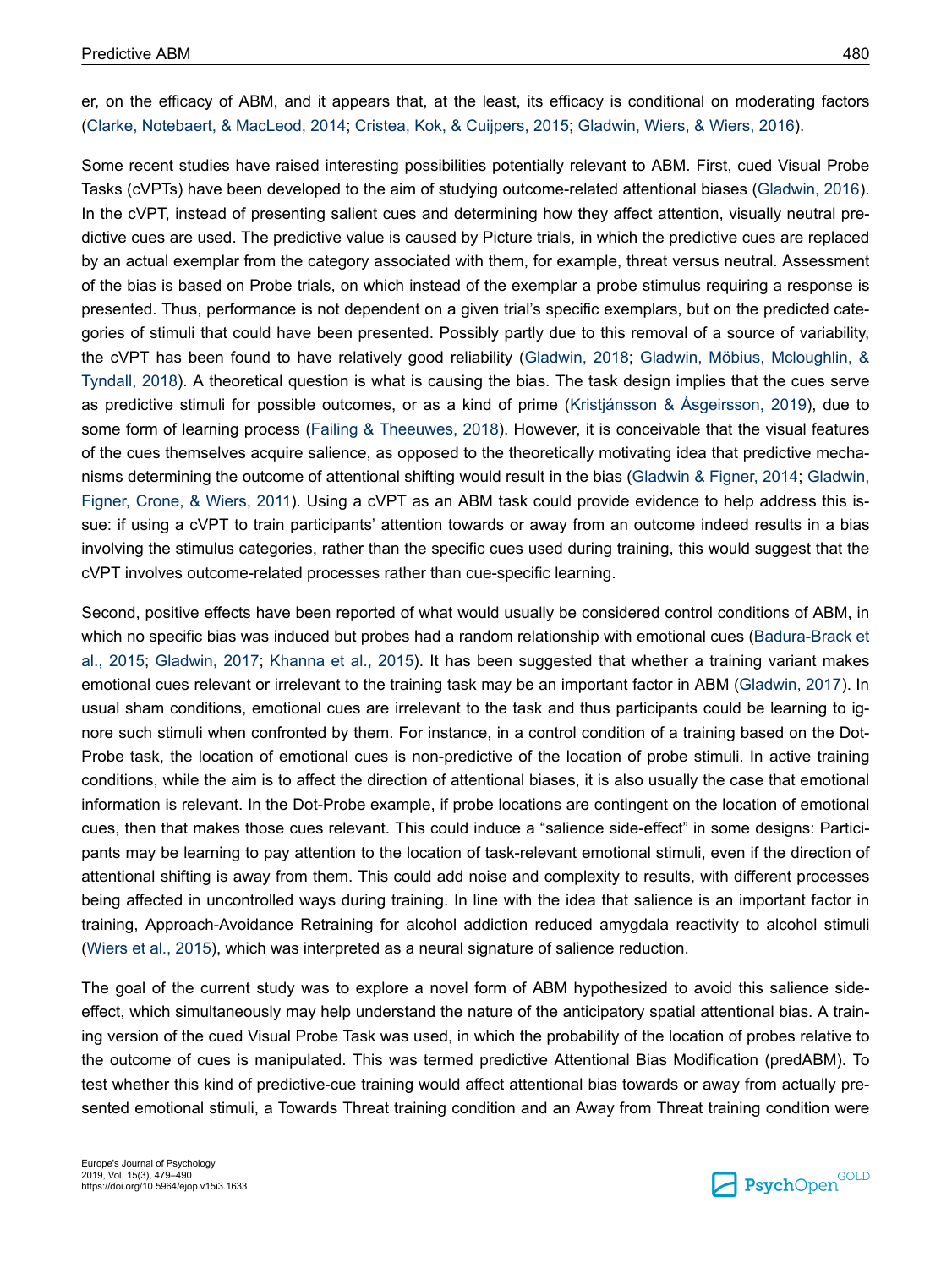compared using a normal Dot-Probe task post-training. As the delay between emotional cues and probe stimuli in Dot-Probe tasks is known to be potentially time-dependent [\(Mogg & Bradley, 2006](#page-10-0); [Noël et al., 2006](#page-10-0)), multiple cue-stimulus intervals were used. Note that due to the experimentally controlled random allocation of participants to groups, this post-only design allows valid statistical inference to be done: Statistically significant differences between groups on the post-test measures can be interpreted as an effect of training, with only the usual possibility of a false positive (which would also be present when analyzing difference scores). Beyond this basic point on the validity of randomized post-only designs, there are advantages and disadvantages to using a postonly versus pre-post design discussed further in the Discussion section. We hypothesized that training to shift attention towards versus away from the location of predicted upcoming threatening facial stimuli would affect attentional bias towards or away from such stimuli on the post-test stimulus-evoked attentional bias.

# **Method**

### **Participants**

Participants were recruited from a student population and received study credits for completing the study. Participants gave informed consent and the study was approved by the local ethics review board. The study was performed online. One hundred and two participants completed the experiment (88% female, 22 % male; mean age 20, *SD* = 0.29). The study was performed fully online.

#### **Materials**

#### **Questionnaires**

The following questionnaires were used as the set of covariates to reduce training-unrelated variance on the post-test Dot-Probe task. The aim was to use a range of questionnaires concerning individual differences, which could affect attentional biases involving threat: Anxiety, post-traumatic stress disorder, depression, and aggression. The questionnaire on depression was unfortunately lost due to a technical error. Note that because the between-subject factor of training was randomly assigned it was stochastically independent from the covariates, providing an appropriate situation for the use of analysis of covariance.

The TSQ [\(Brewin et al., 2002](#page-8-0)) was used to estimate the presence of post-traumatic stress symptoms. Participants were asked to indicate for each of the 10 items, whether they experienced the described symptom (at least twice) in the past week or not. The total score ranges between 0 and 10, while higher scores represent the presence of more PTSD symptoms.

To assess an individual's disposition to aggressive behavior we used the Buss-Perry Aggression Questionnaire [\(Buss & Perry, 1992](#page-8-0)). This questionnaire consists of four subscales; I) physical aggression, II) verbal aggression, III) anger, IV) hostility. On 29 items, participants had to indicate how characteristic each of the described behaviors was in describing them (1 = *totally uncharacteristic*, 5 = *totally characteristic*), with higher scores reflecting greater disposition for aggressive behavior.

The short version of the STAI, STAI-6 ([Marteau & Bekker, 1992](#page-10-0)) was used to measure changes in individual state anxiety. This scale comprises six statements to be rated on a 4-point Likert scale (1 = *not at all*, 4 = *very*

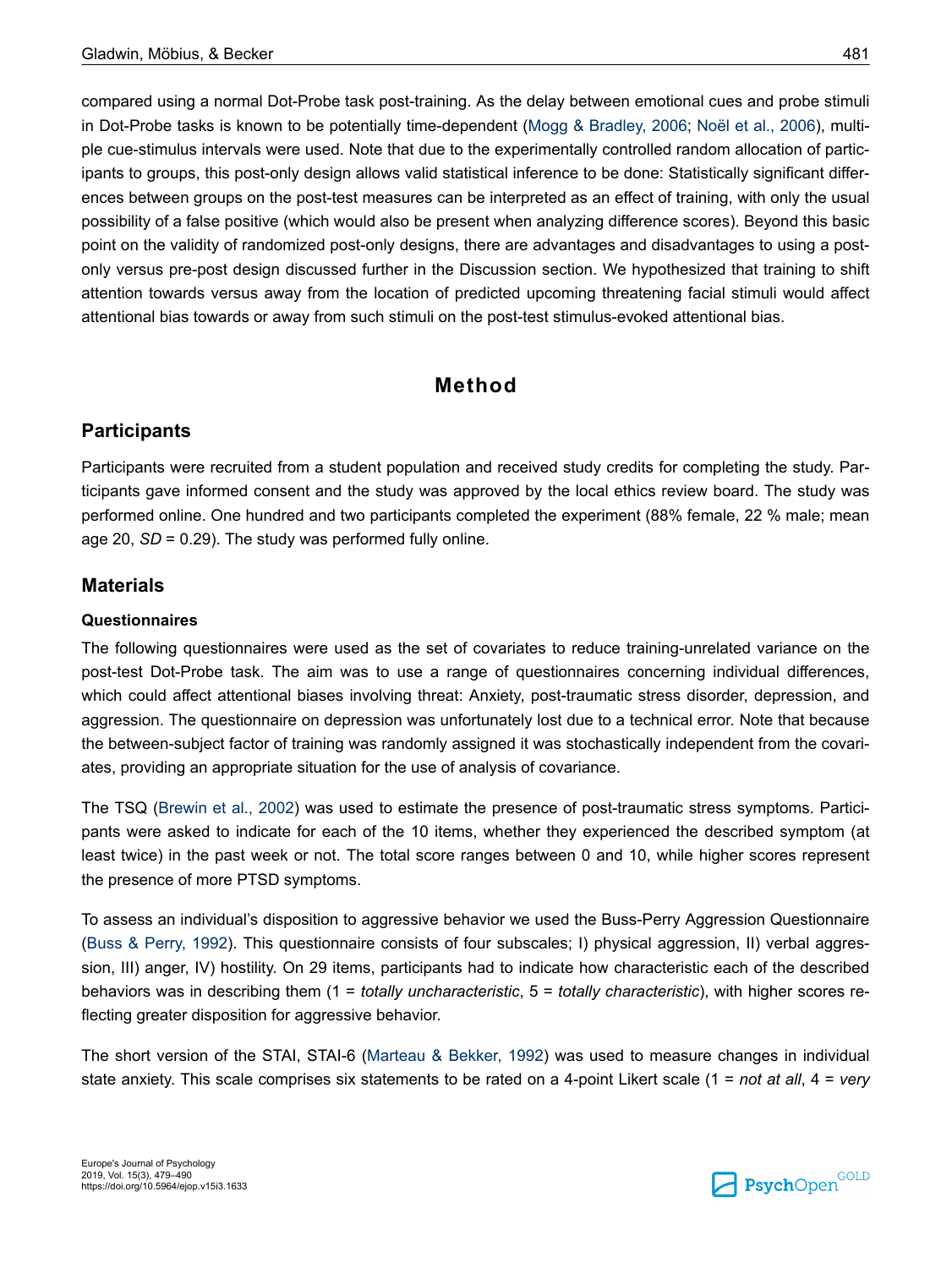*much*). We calculated a weighted sum score in which responses on the three items involving positive feelings were multiplied by -1. Higher sum scores represent higher state anxiety levels.

#### **The predABM Training Task**

The predABM task was administered to modify attentional processing to threatening stimuli. The faces of 16 characters, each with an angry and a neutral expression, from the BESST ([Thoma, Soria Bauser, & Suchan,](#page-10-0) [2013](#page-10-0)) were used. The task consisted of 24 blocks of 24 trials each. All trials started with a fixation cross (300, 400, or 500 ms) followed by the appearance of two initially neutral cues one above the other, each of which consisted of a horizontal row of five differently colored typographical symbols (e.g., five blue crosses). After every eight blocks, a different pair of cues was used. The aim of this was to reduce the chance that participants would only learn a contingency involving a particular pair of cue-stimuli, rather than the outcome-contingency which was consistent over the varying cue pairs. The cues were presented for a CSI of 200 or 1,200 ms, with equal probability, so as not to induce CSI-related differences with the dot-probe assessment. The essential feature of the task is that there were two trial-types, which were presented with equal probability; On half of the trials ("picture trials"), one of the cues (randomized per subject) was replaced by a picture of an angry face, and the other by a picture of a neutral face. On the other half of the trials ("probe trials"), the trial continued as in a normal dot-probe task, with the probe-distractor pair replacing the cues. The probe stimulus was an arrow-like symbol pointing to the left < or right >. The distractor stimulus was a  $\wedge$  or  $\vee$ . The distractors were used to make it more difficult to respond without focusing attention on the correct location, since they were visually similar to the probe stimuli. Participants were instructed to press the corresponding left or right key (F or J on the keyboard) within 800 ms. Correct answers were followed by the word "Good" ("Goed," in Dutch) in green, while incorrect answers were followed by the word "Wrong" ("Fout," in Dutch) in red. When no response was registered the term "Too late" ("Te laat," in Dutch) was presented in red. This feedback remained on the screen for 500 ms. Essentially, the picture trials were designed to train an association between cues and the possible appearance of angry versus neutral pictures at their location, and the probe trials provided an assessment of effects of that association.

In both groups, cues consistently predicted the locations of threat and neutral stimuli. They only differed in their relationship to where probe stimuli would appear. In the Towards Threat group, 90% of probes appeared at the location where an angry face was predicted to appear. In the Away from Threat group, 90% of probes appeared at the location where a neutral face was predicted to appear.

#### **Dot-probe Task**

For the dot-probe task a subset of 16 faces from the BESST was used, different from the subset used during training. The task consisted of four blocks of 24 trials. Each trial started with a fixation cross (300, 400, or 500 ms) followed by the presentation of an angry and a neutral face, one above the other, for 200 or 1,200 ms, with equal probability. Trials then continued precisely as in the probe trials in the predABM task described above: a probe-distractor pair replaced the cues, to which participants had 800 ms to respond, followed by feedback.

#### **Procedure**

Individuals who chose to participate were guided to the web page for the experiment via a Sona Systems participant pool. They viewed a page with participant information and gave informed consent via a button to continue. The next page briefly repeated the most essential information and gave tips for correct performance of the

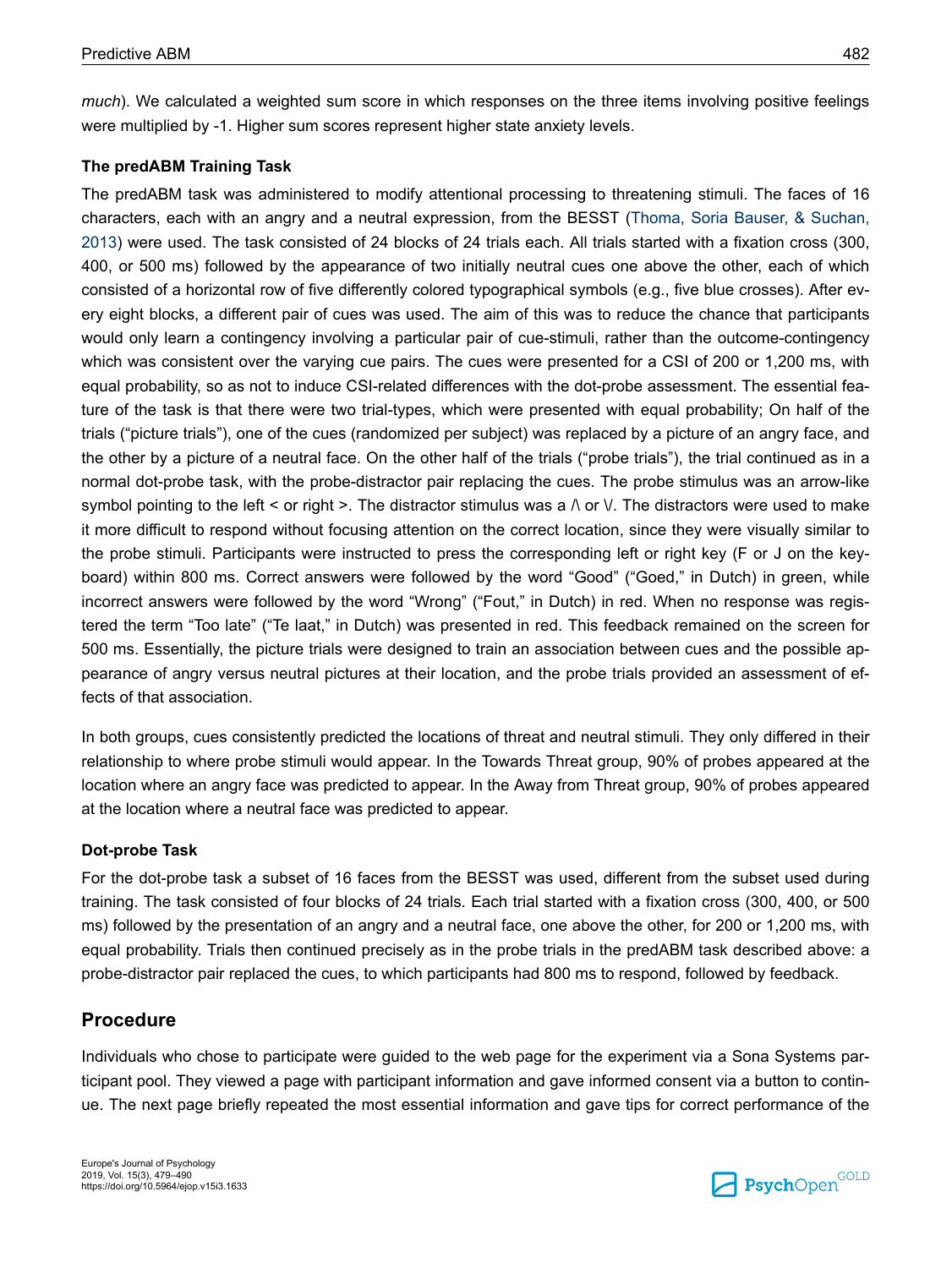tasks, for example, turning off phones, maximizing the browser window, and closing other programs and browser tabs. Participants filled in questionnaires and then performed the predABM and Dot-Probe task. Participants were assigned to a training condition at random. In the same session, participants also completed questionnaires and tasks unrelated to the current study.

### **Statistical Analyses**

First, within-subject repeated measures ANOVAs were performed per training group to determine whether each training condition had the expected effects on behavior during training. For each training condition (Towards Threat condition and Away from Threat) it was tested whether the respective bias was induced during the training (within-subject factors Probe Location and CSI), although of course these tests do not indicate whether such biases involved the predicted outcome as opposed to the initially visually neutral cues. Probe Location refers to whether the probe appeared at the location of the Threat or Neutral cue. Dependent variables were median RT (the median was used to reduce the impact of outliers, without needing to specify an arbitrary cut-off for outliers as would be necessary with the mean) and mean accuracy, calculated for all probe trials. The questionnaire data (i.e., age, sex, Buss-Perry subscale scores, TSQ, and STAI-6) were included as covariates.

Second, and most essentially, effects of the attentional manipulation on the Dot-Probe task were tested using mixed design ANCOVAs, with within-subject factors Probe Location (Neutral, Threat) and CSI (200 ms, 1,200 ms) and between-subject factor Training condition. The questionnaire scores were included as covariates. It was tested whether the training conditions (Toward Threat vs. Away from Threat) induced reversed attentional biases on the Dot-Probe task. Dependent variables were median reaction time and mean accuracy.

# **Results**

Table 1 shows descriptive statistics for the questionnaire data. Fifty-four participants were assigned to the Away from Threat group and 48 to the Towards Threat group.

Table 1

*Demographics and Questionnaire Data*

| <b>Score</b>                   | Away from Threat | <b>Towards Threat</b> |
|--------------------------------|------------------|-----------------------|
| Sex                            | 78%              | 92%                   |
| Age                            | 19.8 (2.06)      | 19.5 (1.44)           |
| <b>BP-Physical Aggression</b>  | 19.6 (5.66)      | 16.6 (4.99)           |
| <b>BP-Verbal Aggression</b>    | 17.4 (3.76)      | 15.6 (2.82)           |
| BP-Anger                       | 16.9(5.45)       | 16.9 (6.38)           |
| <b>BP-Hostility</b>            | 20.1(8.15)       | 17.9(8.1)             |
| Trauma screening questionnaire | 3.02(2.94)       | 3.04(2.8)             |
| STAI, pre-training             | $-4.11(2.93)$    | $-3.83(3.3)$          |
| STAI, post-training            | $-3.15(3.11)$    | $-3.21(3.05)$         |

*Note.* The values are percentages (for Sex, percentage female) and mean values, with standard deviations in parentheses. BP represents the Buss-Perry questionnaire. The STAI scores were calculated as the sum of negative minus the sum of positive items.



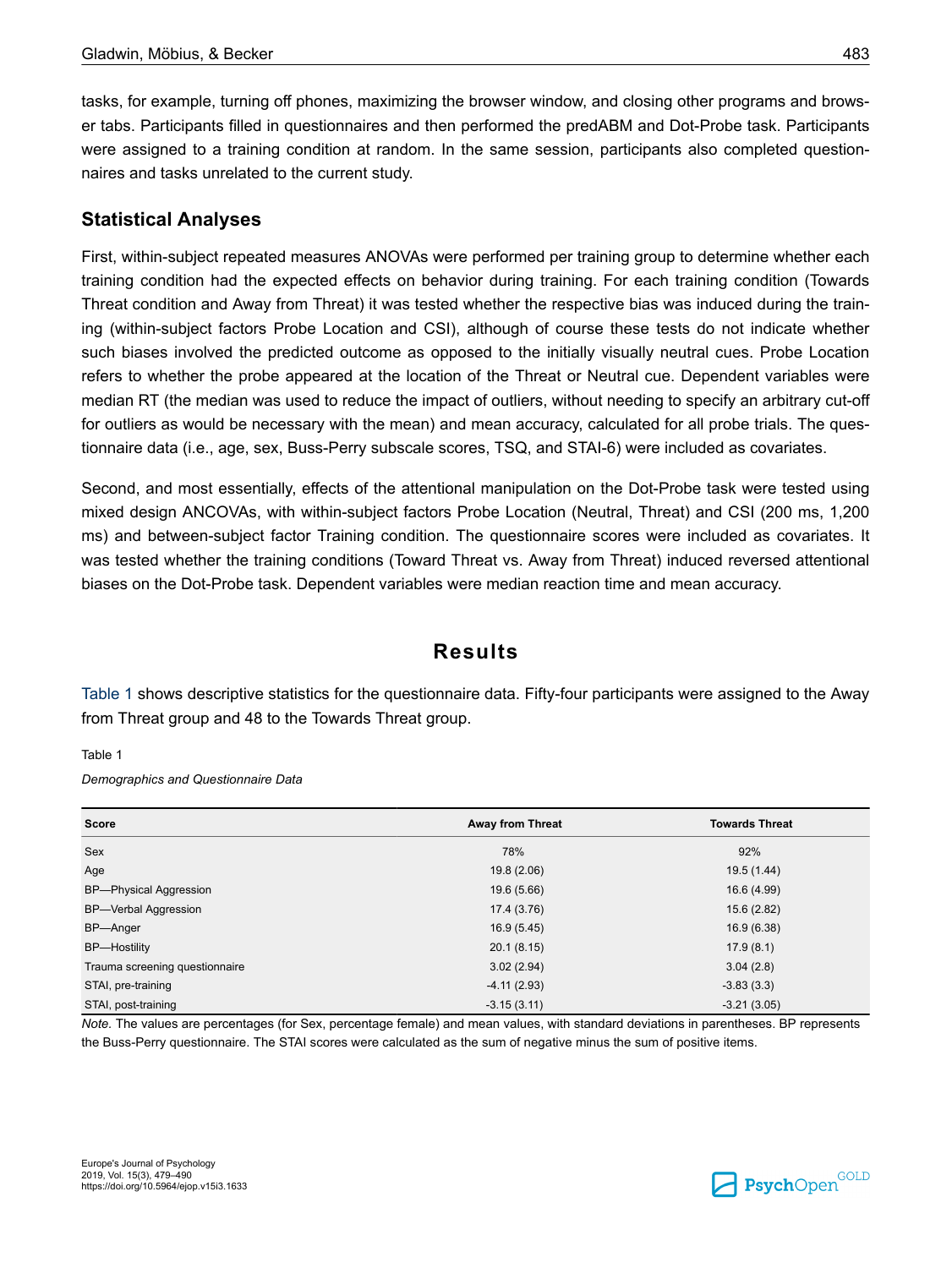### **Performance Data on the predABM During Training Conditions**

Table 2 shows descriptive statistics for the predABM. In the Away From Threat group, responses to probes on Threat locations were slower than responses to probes on Neutral locations,  $F(1, 53) = 5.67$ ,  $p = .021$ ,  $η<sub>P</sub><sup>2</sup> = .097$ . An effect of CSI was found,  $F(1, 53) = 66.53$ ,  $p < .001$ ,  $η<sub>P</sub><sup>2</sup> = .56$ , due to slower responses at the long (1,200 ms) versus short (200 ms) CSI. In the Towards Threat group, responses to probes on Threat locations were faster than responses to probes on Neutral locations,  $F(1, 47)$  = 4.55,  $p$  = .038,  $\eta_p^2$  = .09. An effect of CSI was found,  $F(1, 47)$  = 24.68,  $p < .001$ ,  $\eta_p^2$  = .34, due to slower responses at the long versus short CSI.

#### Table 2

*Performance Data on the predABM*

| <b>Probe Location</b>     | CSI      | <b>Away From Threat</b> | <b>Towards Threat</b> |  |  |  |
|---------------------------|----------|-------------------------|-----------------------|--|--|--|
| <b>Reaction time [ms]</b> |          |                         |                       |  |  |  |
| Neutral                   | 200 ms   | 528 (51)                | 536 (77)              |  |  |  |
| Neutral                   | 1,200 ms | 558 (62)                | 553 (58)              |  |  |  |
| Angry                     | 200 ms   | 537 (69)                | 521 (52)              |  |  |  |
| Angry                     | 1,200 ms | 573 (75)                | 551 (58)              |  |  |  |
| Accuracy                  |          |                         |                       |  |  |  |
| Neutral                   | 200 ms   | 0.97(0.059)             | 0.96(0.066)           |  |  |  |
| Neutral                   | 1,200 ms | 0.96(0.078)             | 0.97(0.045)           |  |  |  |
| Angry                     | 200 ms   | 0.97(0.042)             | 0.98(0.017)           |  |  |  |
| Angry                     | 1,200 ms | 0.97(0.049)             | 0.98(0.016)           |  |  |  |

*Note.* Means and standard deviations for reaction time and accuracy on the predABM task. Measure refers to performance measure, that is, reaction time and accuracy. Probe location refers to the location where the probe stimulus appeared: The location of the cue where Neutral faces versus the cue where Angry faces would appear on non-probe trials. CSI refers to Cue-Stimulus Interval, the delay between cue presentation and probe presentation.

# **Training effects on the Dot-Probe Task**

Descriptive statistics for the Dot-Probe Task are shown in [Table 3.](#page-6-0)

On RT, the hypothesized effect was found of Group × Probe Location,  $F(1, 91)$  = 4.75,  $p$  = .033,  $\eta_p^2$  = .05, shown in Figure 1.



*Figure 1.* Post-training RT bias per training group.

*Note.* The Figure shows the attentional bias, RT for Angry minus RT for Neutral, following the Towards Threat and Away from Threat training. The groups showed a relative shift in bias as expected.

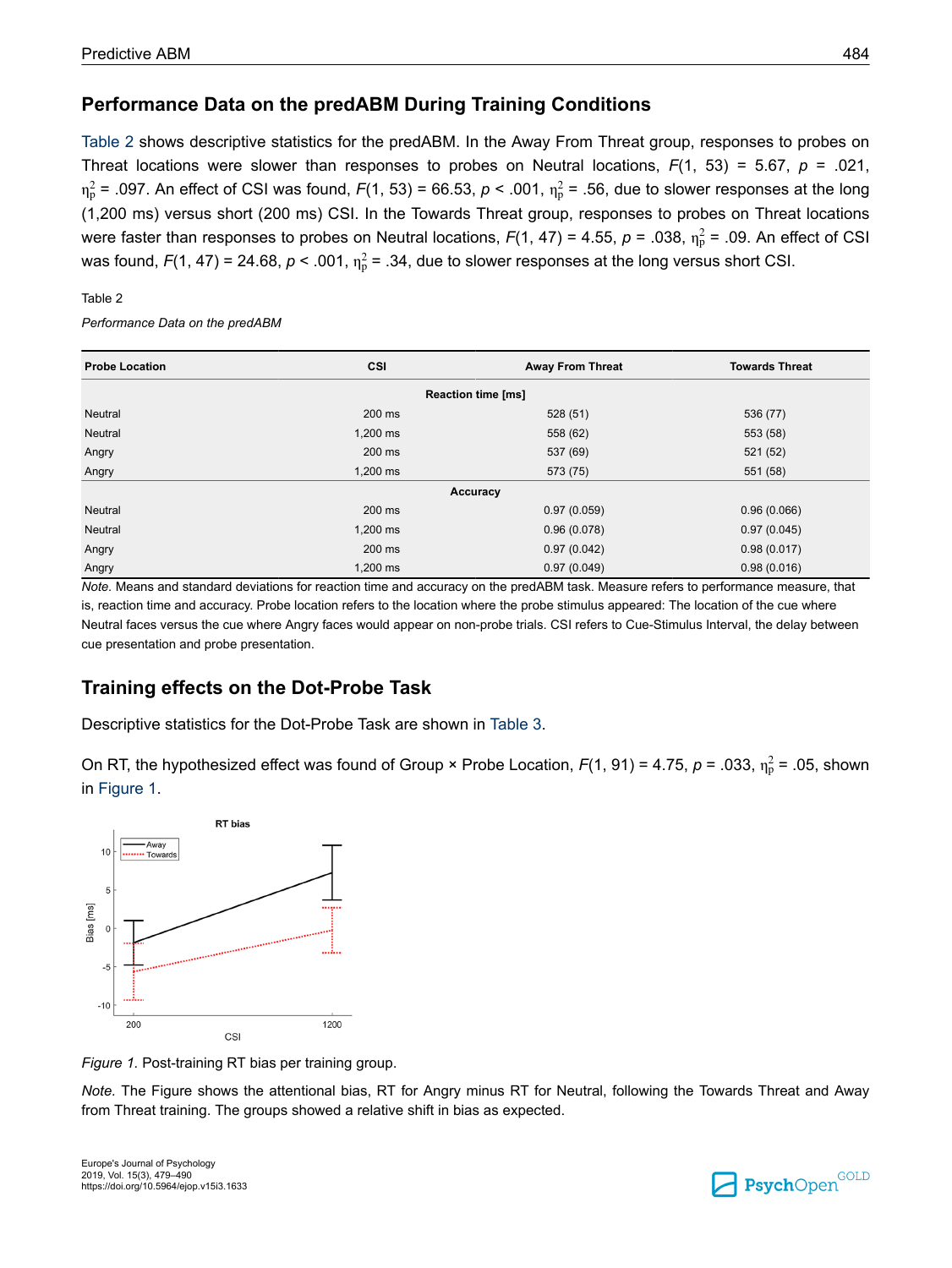#### <span id="page-6-0"></span>Table 3

#### *Performance Data on the Dot-Probe task*

| <b>Probe Location</b>     | CSI        | <b>Away From Threat</b> | <b>Towards Threat</b> |  |  |
|---------------------------|------------|-------------------------|-----------------------|--|--|
| <b>Reaction time [ms]</b> |            |                         |                       |  |  |
| Neutral                   | 200 ms     | 505 (56)                | 502(55)               |  |  |
| Neutral                   | $1,200$ ms | 516 (53)                | 511 (50)              |  |  |
| Angry                     | 200 ms     | 504 (58)                | 497 (53)              |  |  |
| Angry                     | $1,200$ ms | 523 (56)                | 511 (52)              |  |  |
| Accuracy                  |            |                         |                       |  |  |
| Neutral                   | 200 ms     | 0.96(0.051)             | 0.95(0.047)           |  |  |
| Neutral                   | $1,200$ ms | 0.97(0.052)             | 0.96(0.042)           |  |  |
| Angry                     | 200 ms     | 0.96(0.048)             | 0.97(0.045)           |  |  |
| Angry                     | $1,200$ ms | 0.97(0.046)             | 0.97(0.04)            |  |  |

*Note.* Means and standard deviations for reaction time and accuracy on the Dot-Probe task. Measure refers to the performance measures reaction time and accuracy. Probe location refers to the location where the probe stimulus appeared: The location of the cue where Neutral faces versus the cue where Angry faces would appear on non-probe trials. CSI refers to Cue-Stimulus Interval, the delay between cue presentation and probe presentation. Away from Threat and Toward Threat refer to the training conditions.

The Towards Threat group had a bias towards threat relative to the Away from Threat group. The direction of the effect of Probe Location was reversed as expected between the groups, with shorter RTs on the Neutral than on the Threat location in the Away from Threat group, and shorter RTs on the Threat than on the Neutral location in the Towards Threat group. We do note that the magnitudes of the biases were small however, and the main effect of Probe Location did not reach significance in either group separately, despite the significant Group  $\times$  Probe Location interaction. Further, an effect of CSI was found,  $F(1, 91) = 7.95$ ,  $p = .0060$ ,  $\eta_p^2 = .08$ , due to slower responses at the long versus short CSI. No effects on accuracy were found.

# **Discussion**

The aim of the current study was to provide a first test of the effects of predABM, a novel version of ABM using predictive cues. Rather than being trained to direct attention towards or away from threatening stimuli, participants were trained to direct attention towards or away from locations based on cues predicting where a threatening stimulus could appear. Thus, the training did not involve a direct stimulus-response association between stimuli in the threat category and attentional shifting, a feature of usual training tasks that could result in unexpected effects involving salience. The question was whether training using predictive cues would be able to affect stimulus-evoked attentional bias.

Performance data during training blocks showed that participants responded to the outcome-based task contingencies as expected. Responses were faster to probes appearing at the trained location. Note that this could reflect either an association involving the specific predictive cues or an association involving the stimulus category predicted by the cues—initial cVPT studies ([Gladwin, 2016](#page-8-0); [Gladwin et al., 2018;](#page-9-0) [Gladwin & Vink, 2018\)](#page-9-0) were not able to distinguish between such possibilities concerning underlying mechanisms. Whether the latter, outcome-focused kind of association occurred was tested by the post-training generalization to the Dot-Probe task described below. Training effects were in fact found on the Dot-Probe task presented after the training. The Towards Threat group and Away from Threat group showed the expected relative decrease and increase, re-

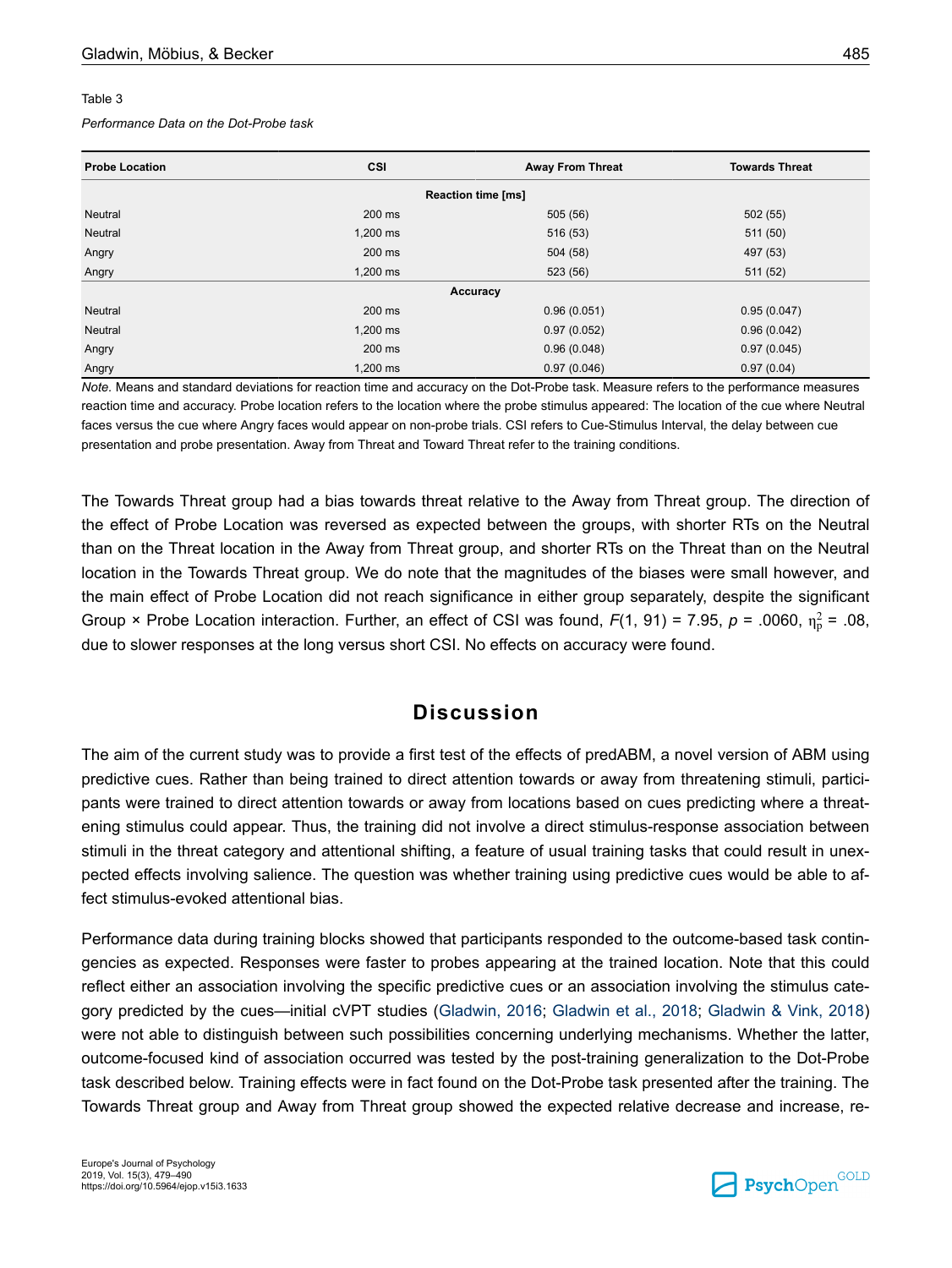spectively, in reaction time for probes on Angry versus Neutral locations. Thus, the attentional response to emotional stimuli was changed via the stimulus categories of the outcomes of the predictive cues during training. Essentially, therefore, it was not the case that participants only learned to shift attention towards or away from the specific predictive cues. The results show that training involved the stimulus categories that were predicted by the initially visually neutral cues, even though the emotional stimuli never appeared on the same trial as the probe stimuli.

The results thus provide first support for the potential use of predABM. Although concern for salience side-effects in ABM, due to the informativeness of emotional cues, is as yet a recent development, the predABM provides a method that appears to be able to address this potential problem. However, we note that the potential training value of using an anticipatory attentional bias based on upcoming emotional stimuli, rather than responses to already-presented emotional stimuli, does not only depend on the salience side-effect. Anticipatory or preparatory processes related to emotional stimuli could be an interesting target for training in themselves, as this may have different effects from ABM involving stimulus-evoked processes. Further, a feature of predictive cues is that a wide range of possible stimuli can be associated with single conditioned cue. An interesting direction for future research is whether this may improve generalization to other stimuli, since attention is directed towards an abstract category rather than a specific set of stimuli.

A limitation of the current study is that only a single session was used, while effects of multiple sessions are likely most relevant for potential clinical applications and could provide larger effect sizes. However, the current results provide a proof-of-principle that the outcome-focused cued training task was able to change attentional processes related to the predicted stimulus category. A further limitation is that the population involved a sample of students. Patient groups are clearly an important target population, and it remains to be determined whether non-student samples respond to the training contingencies in the same way. A concern with training methods, especially for future use in clinical populations, is their impact on patients. The current study was also limited in its use of computer-generated angry faces as emotional stimuli: It cannot be assumed that the effects will generalize to other stimulus categories. Different results might be obtained in future research with, for example, stimuli representing physical threat, or verbal stimuli designed to evoke shame or guilt. Concerning the design, only a post-training assessment task for attentional bias was used, similarly to analyses involving posttraining effects in previous studies (e.g., [Gladwin et al., 2015\)](#page-9-0). We note that, while pre-post designs have the advantage of providing a pre-training measurement, the logic of a post-training experimental design, with random assignment, is equally valid statistically: The chance of the groups having training-independent differences in attentional bias at post-test at random is the same as the chance of groups having training-independent *changes* in attentional bias from pre- to post-test at random. Further, a post-test design avoids test-retest effects, which could be a source of noise. There may also be theoretical reasons to expect effects to be caused on post-test states, rather than on pre-post shifts. Thus, while arguments can be made for either design, there is no reason to consider the lack of a pre-test a particular threat to the validity of conclusions drawn from the results. Finally, more work is needed to further explore the nature of training effects. Psychophysiology or neuroimaging methods could help test hypotheses on which underlying processes are affected, such as cue reactivity measures indicating changes in salience ([Wiers et al., 2015](#page-10-0)) or attentional control ([Eldar & Bar-Haim,](#page-8-0) [2010](#page-8-0)).

In conclusion, training to shift attention based on the expected stimulus-locations induces changes in attentional biases. The use of predictive cues in training may open interesting directions for further study.

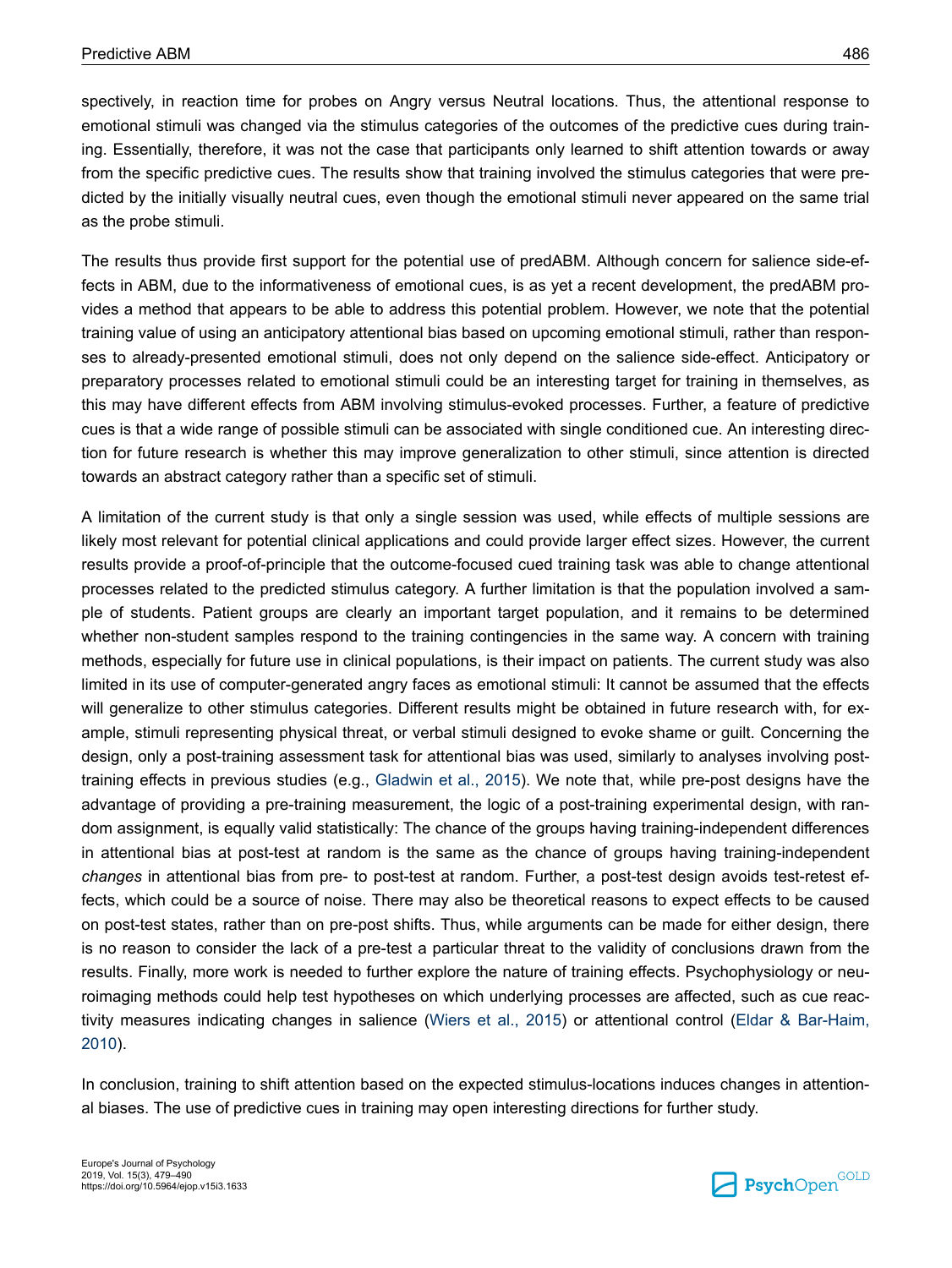#### <span id="page-8-0"></span>**Funding**

The authors have no funding to report.

#### **Competing Interests**

The authors have declared that no competing interests exist.

#### **Acknowledgments**

The authors have no support to report.

## **References**

- Badura-Brack, A. S., Naim, R., Ryan, T. J., Levy, O., Abend, R., & Khanna, M. M. (2015). Effect of attention training on Attention Bias Variability and PTSD symptoms: Randomized controlled trials in Israeli and U.S. combat veterans. *The American Journal of Psychiatry, 172*, 1233-1241. [https://doi.org/10.1176/appi.ajp.2015.14121578](https://doi.org/10.1176%2Fappi.ajp.2015.14121578)
- Brewin, C. R., Rose, S., Andrews, B., Green, J., Tata, P., McEvedy, C., & Foa, E. B. (2002). Brief screening instrument for post-traumatic stress disorder. *The British Journal of Psychiatry, 181*(2), 158-162. [https://doi.org/10.1192/bjp.181.2.158](https://doi.org/10.1192%2Fbjp.181.2.158)
- Buss, A. H., & Perry, M. (1992). The aggression questionnaire. *Journal of Personality and Social Psychology, 63*(3), 452-459. Retrieved from <http://www.ncbi.nlm.nih.gov/pubmed/1403624>
- Cisler, J. M., & Koster, E. H. W. (2010). Mechanisms of attentional biases towards threat in anxiety disorders: An integrative review. *Clinical Psychology Review, 30*(2), 203-216. [https://doi.org/10.1016/j.cpr.2009.11.003](https://doi.org/10.1016%2Fj.cpr.2009.11.003)
- Clarke, P. J. F., Notebaert, L., & MacLeod, C. M. (2014). Absence of evidence or evidence of absence: Reflecting on therapeutic implementations of attentional bias modification. *BMC Psychiatry, 14*, Article 8. [https://doi.org/10.1186/1471-244X-14-8](https://doi.org/10.1186%2F1471-244X-14-8)
- Cristea, I. A., Kok, R. N., & Cuijpers, P. (2015). Efficacy of cognitive bias modification interventions in anxiety and depression: Meta-analysis. *The British Journal of Psychiatry, 206*(1), 7-16. [https://doi.org/10.1192/bjp.bp.114.146761](https://doi.org/10.1192%2Fbjp.bp.114.146761)
- Eldar, S., & Bar-Haim, Y. (2010). Neural plasticity in response to attention training in anxiety. *Psychological Medicine, 40*(4), 667-677. [https://doi.org/10.1017/S0033291709990766](https://doi.org/10.1017%2FS0033291709990766)
- Failing, M., & Theeuwes, J. (2018). Selection history: How reward modulates selectivity of visual attention. *Psychonomic Bulletin and Review*. [https://doi.org/10.3758/s13423-017-1380-y](https://doi.org/10.3758%2Fs13423-017-1380-y)
- Ferrari, G. R. A., Möbius, M., van Opdorp, A., Becker, E. S., & Rinck, M. (2016). Can't look away: An eye-tracking based attentional disengagement training for depression. *Cognitive Therapy and Research, 40*(5), 672-686. [https://doi.org/10.1007/s10608-016-9766-0](https://doi.org/10.1007%2Fs10608-016-9766-0)
- Gladwin, T. E. (2016). Attentional bias variability and cued attentional bias for alcohol stimuli. *Addiction Research and Theory, 25*(1), 32-38. [https://doi.org/10.1080/16066359.2016.1196674](https://doi.org/10.1080%2F16066359.2016.1196674)
- Gladwin, T. E. (2017). Negative effects of an alternating-bias training aimed at attentional flexibility: A single session study. *Health Psychology and Behavioral Medicine, 5*(1), 41-56. [https://doi.org/10.1080/21642850.2016.1266634](https://doi.org/10.1080%2F21642850.2016.1266634)

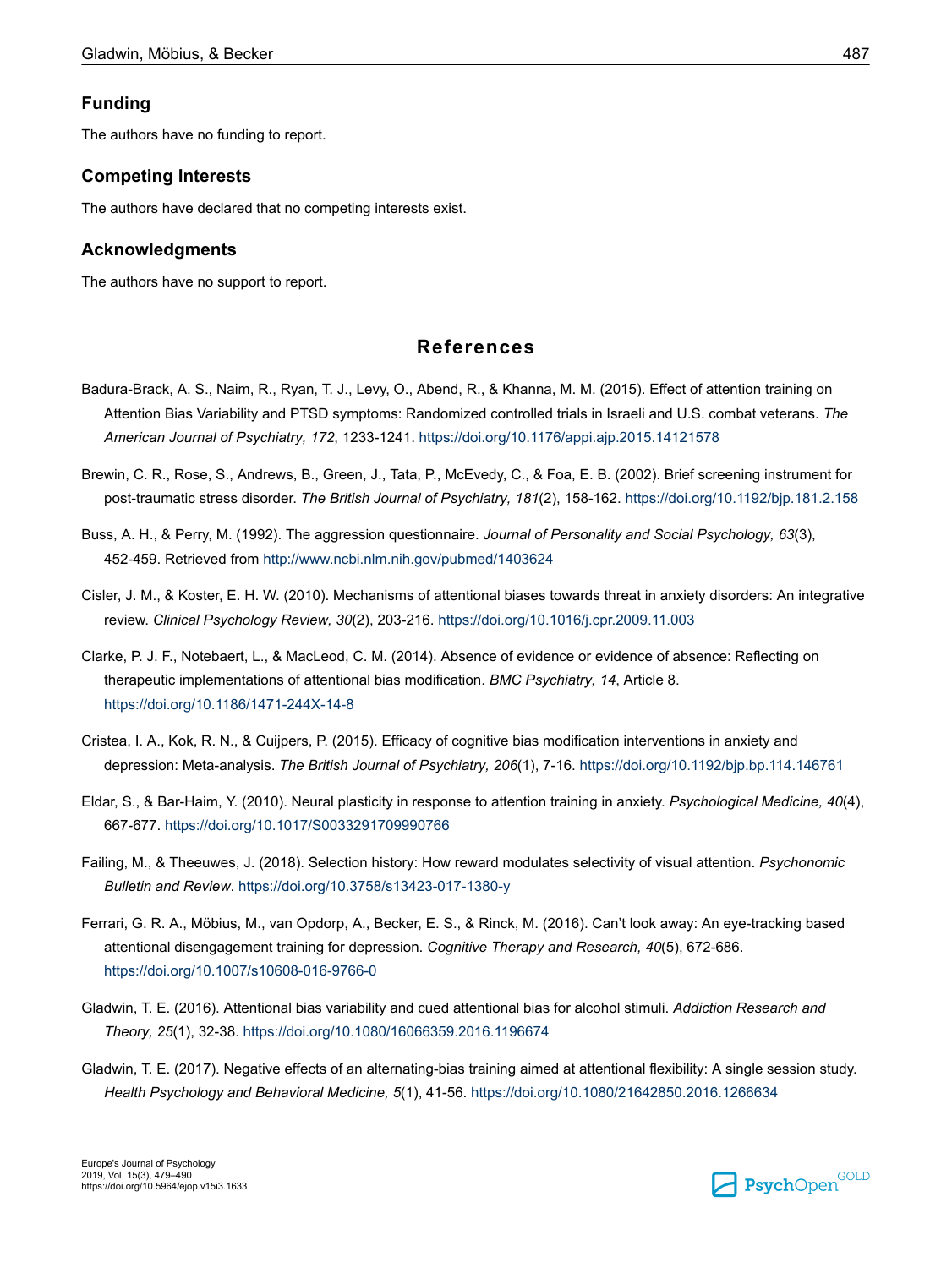- <span id="page-9-0"></span>Gladwin, T. E. (2018). Reliability of the spatial anticipatory attentional bias for alcohol. *Alcoholism and Drug Addiction, 32*(1), 63-70. [https://doi.org/10.5114/ain.2019.85769](https://doi.org/10.5114%2Fain.2019.85769)
- Gladwin, T. E., & Figner, B. (2014). "Hot" cognition and dual systems: Introduction, criticisms, and ways forward. In E. Wilhelms & V. F. Reyna (Eds.), *Frontiers of cognitive psychology series: Neuroeconomics, judgment and decision making* (pp. 157–180). New York, NY, USA: Psycholoy Press.
- Gladwin, T. E., Figner, B., Crone, E. A., & Wiers, R. W. (2011). Addiction, adolescence, and the integration of control and motivation. *Developmental Cognitive Neuroscience, 1*(4), 364-376. [https://doi.org/10.1016/j.dcn.2011.06.008](https://doi.org/10.1016%2Fj.dcn.2011.06.008)
- Gladwin, T. E., Möbius, M., Mcloughlin, S., & Tyndall, I. (2018). Anticipatory versus reactive spatial attentional bias to threat. *British Journal of Psychology, 110*(1), 3-14. [https://doi.org/10.1111/bjop.12309](https://doi.org/10.1111%2Fbjop.12309)
- Gladwin, T. E., Rinck, M., Eberl, C., Becker, E. S., Lindenmeyer, J., & Wiers, R. W. (2015). Mediation of cognitive bias modification for alcohol addiction via stimulus-specific alcohol avoidance association. *Alcoholism, Clinical and Experimental Research, 39*(1), 101-107. [https://doi.org/10.1111/acer.12602](https://doi.org/10.1111%2Facer.12602)
- Gladwin, T. E., & Vink, M. (2018). Alcohol-related attentional bias variability and conflicting automatic associations. *Journal of Experimental Psychopathology, 9*(2), 1-14. [https://doi.org/10.5127/jep.062317](https://doi.org/10.5127%2Fjep.062317)
- Gladwin, T. E., Wiers, C. E., & Wiers, R. W. (2016). Cognitive neuroscience of cognitive retraining for addiction medicine: From mediating mechanisms to questions of efficacy. *Progress in Brain Research, 224*, 323-344. [https://doi.org/10.1016/bs.pbr.2015.07.021](https://doi.org/10.1016%2Fbs.pbr.2015.07.021)
- Kane, M. J., & Engle, R. W. (2003). Working-memory capacity and the control of attention: The contributions of goal neglect, response competition, and task set to Stroop interference. *Journal of Experimental Psychology. General, 132*(1), 47-70. Retrieved from <http://www.ncbi.nlm.nih.gov/pubmed/12656297>
- Khanna, M. M., Badura-Brack, A. S., McDermott, T. J., Shepherd, A., Heinrichs-Graham, E., Pine, D. S, & Wilson, T. W. (2015). Attention training normalises combat-related post-traumatic stress disorder effects on emotional Stroop performance using lexically matched word lists. *Cognition & Emotion, 30*(8), 1521-1528. [https://doi.org/10.1080/02699931.2015.1076769](https://doi.org/10.1080%2F02699931.2015.1076769)
- Kristjánsson, Á., & Ásgeirsson, Á. G. (2019). Attentional priming: Recent insights and current controversies. *Current Opinion in Psychology, 29*, 71-75. [https://doi.org/10.1016/j.copsyc.2018.11.013](https://doi.org/10.1016%2Fj.copsyc.2018.11.013)
- Kuckertz, J. M., Amir, N., Boffa, J. W., Warren, C. K., Rindt, S. E. M., Norman, S., & McLay, R. (2014). The effectiveness of an attention bias modification program as an adjunctive treatment for Post-Traumatic Stress Disorder. *Behaviour Research and Therapy, 63*, 25-35. [https://doi.org/10.1016/j.brat.2014.09.002](https://doi.org/10.1016%2Fj.brat.2014.09.002)
- Luo, X., Ikani, N., Barth, A., Rengers, L., Becker, E. S., & Rinck, M. (2015). Attention bias modification in specific fears: Spiders versus snakes. *Journal of Behavior Therapy and Experimental Psychiatry, 49*(Pt A), 30-36. [https://doi.org/10.1016/j.jbtep.2015.04.006](https://doi.org/10.1016%2Fj.jbtep.2015.04.006)
- MacLeod, C. M., & Mathews, A. (2012). Cognitive bias modification approaches to anxiety. *Annual Review of Clinical Psychology, 8*, 189-217. [https://doi.org/10.1146/annurev-clinpsy-032511-143052](https://doi.org/10.1146%2Fannurev-clinpsy-032511-143052)
- MacLeod, C. M., Mathews, A., & Tata, P. (1986). Attentional bias in emotional disorders. *Journal of Abnormal Psychology, 95*(1), 15-20. Retrieved from <http://www.ncbi.nlm.nih.gov/pubmed/3700842>

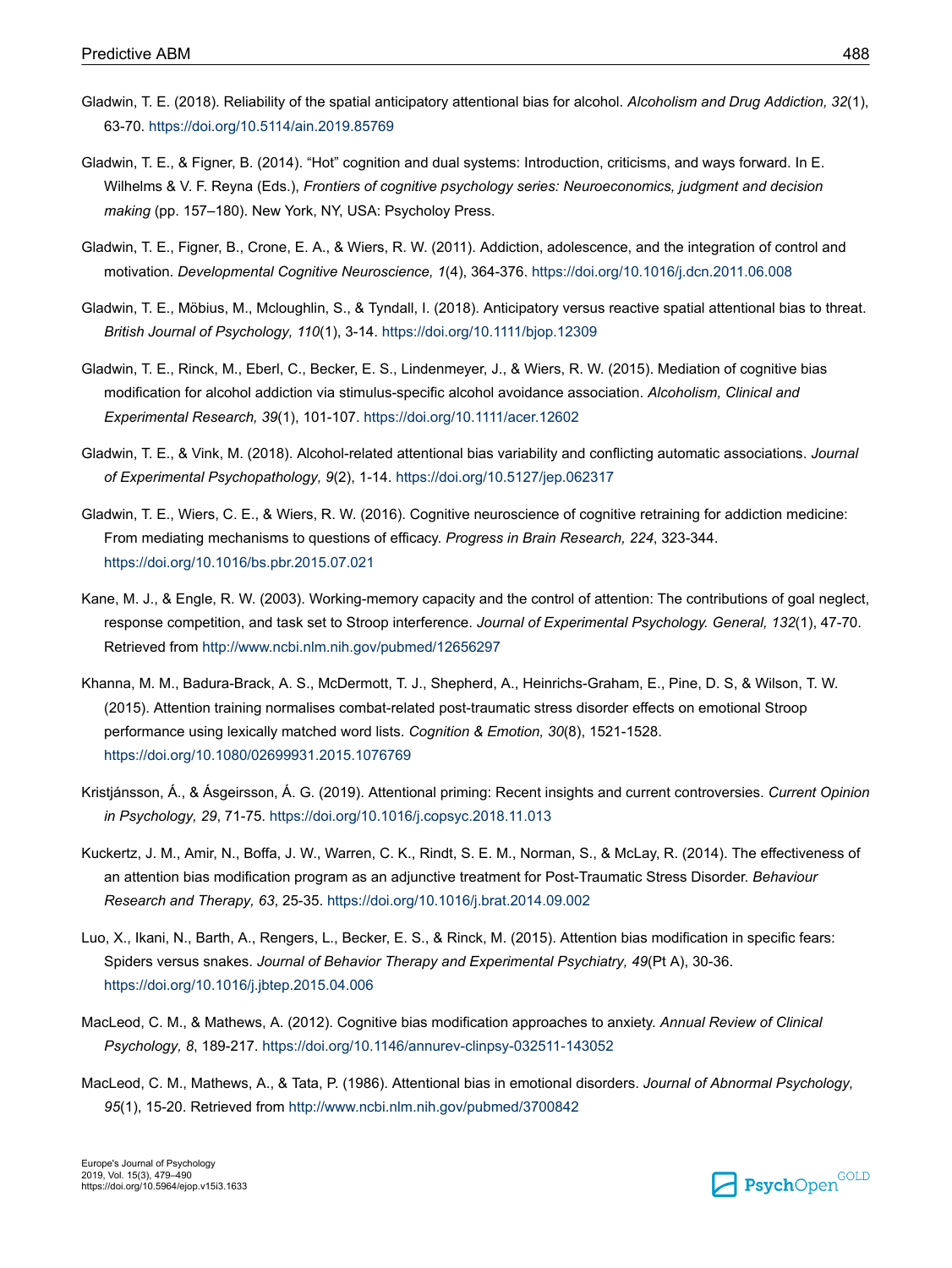- <span id="page-10-0"></span>Marteau, T. M., & Bekker, H. (1992). The development of a six-item short-form of the state scale of the Spielberger State-Trait Anxiety Inventory (STAI). *The British Journal of Clinical Psychology, 31*(Pt 3), 301-306. Retrieved from <http://www.ncbi.nlm.nih.gov/pubmed/1393159>
- Mogg, K., & Bradley, B. P. (2006). Time course of attentional bias for fear-relevant pictures in spider-fearful individuals. *Behaviour Research and Therapy, 44*(9), 1241-1250. [https://doi.org/10.1016/j.brat.2006.05.003](https://doi.org/10.1016%2Fj.brat.2006.05.003)
- Mogg, K., & Bradley, B. P. (2016). Anxiety and attention to threat: Cognitive mechanisms and treatment with attention bias modification. *Behaviour Research and Therapy, 87*, 76-108. [https://doi.org/10.1016/j.brat.2016.08.001](https://doi.org/10.1016%2Fj.brat.2016.08.001)
- Noël, X., Colmant, M., Van Der Linden, M., Bechara, A., Bullens, Q., Hanak, C., & Verbanck, P. (2006). Time course of attention for alcohol cues in abstinent alcoholic patients: The role of initial orienting. *Alcoholism, Clinical and Experimental Research, 30*(11), 1871-1877. [https://doi.org/10.1111/j.1530-0277.2006.00224.x](https://doi.org/10.1111%2Fj.1530-0277.2006.00224.x)
- Notebaert, L., Crombez, G., Van Damme, S., De Houwer, J., & Theeuwes, J. (2011). Signals of threat do not capture, but prioritize, attention: A conditioning approach. *Emotion, 11*(1), 81-89. [https://doi.org/10.1037/a0021286](https://doi.org/10.1037%2Fa0021286)
- Schoenmakers, T. M., de Bruin, M., Lux, I. F. M., Goertz, A. G., Van Kerkhof, D. H. A. T., & Wiers, R. W. (2010). Clinical effectiveness of attentional bias modification training in abstinent alcoholic patients. *Drug and Alcohol Dependence, 109*(1–3), 30-36. [https://doi.org/10.1016/j.drugalcdep.2009.11.022](https://doi.org/10.1016%2Fj.drugalcdep.2009.11.022)
- Thoma, P., Soria Bauser, D., & Suchan, B. (2013). BESST (Bochum Emotional Stimulus Set)—A pilot validation study of a stimulus set containing emotional bodies and faces from frontal and averted views. *Psychiatry Research, 209*(1), 98-109. [https://doi.org/10.1016/j.psychres.2012.11.012](https://doi.org/10.1016%2Fj.psychres.2012.11.012)
- Wells, T. T., & Beevers, C. G. (2010). Biased attention and dysphoria: Manipulating selective attention reduces subsequent depressive symptoms. *Cognition & Emotion, 24*(4), 719-728. [https://doi.org/10.1080/02699930802652388](https://doi.org/10.1080%2F02699930802652388)
- Wiers, C. E., Stelzel, C., Gladwin, T. E., Park, S. Q., Pawelczack, S., Gawron, C. K, & Bermpohl, F. (2015). Effects of cognitive bias modification training on neural alcohol cue reactivity in alcohol dependence. *American Journal of Psychiatry, 172*(4), 335-343. [https://doi.org/10.1176/appi.ajp.2014.13111495](https://doi.org/10.1176%2Fappi.ajp.2014.13111495)

### **About the Authors**

Dr. **Thomas E. Gladwin** is an experimental psychologist who studies the cognitive and neural processes underlying motivation, emotion, and self-regulation. He works from (and on) the broad theoretical perspective of dual-process models and uses a variety of behavioral and cognitive neuroscience methods. This research is ultimately aimed at clinical applications using computerized Cognitive Bias Modification training methods.

Dr. **Martin Möbius** researches the application of cognitive neuroscience methods to experimental forms of mental health therapy, for instance using eye tracking or Transcranial Magnetic Stimulation to affect attentional biases. He also has an interest in implicit measures and their conversion to intervention variants, such as Interpretation Bias Modification.

Prof. **Eni Becker** investigates the development and treatment of anxiety disorders, such as specific phobias, social phobia, panic- and obsessive-compulsive disorder. She mainly focuses on cognitive processes (memory, attention, interpretation), considering these appear to play an important role in the development of anxiety disorders. She is very much interested in approach and avoidance tendencies, studying them in different disorders and contexts. One of her recent research interest